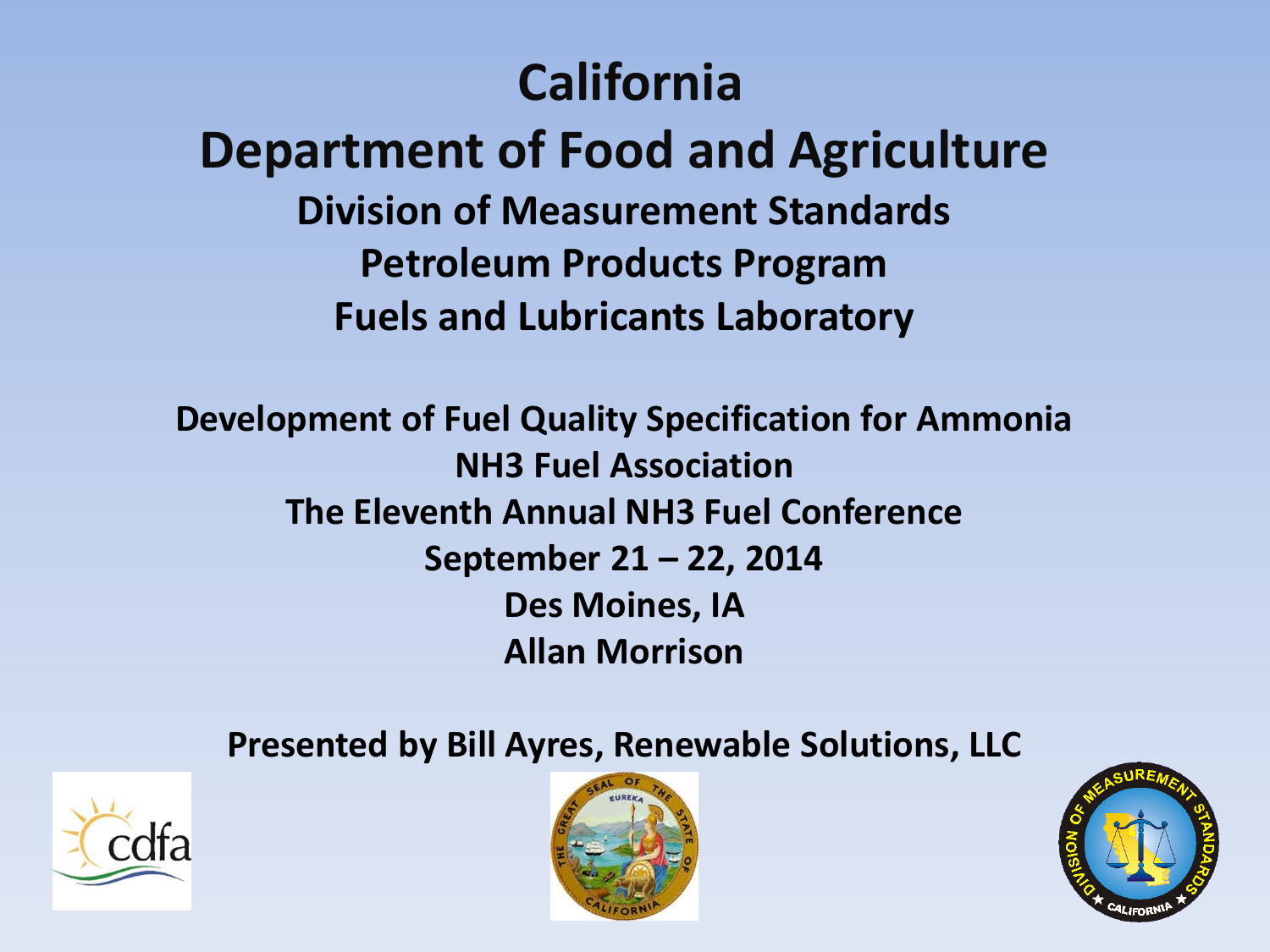# **Reasons for a Fuel Quality Standard**

- Establishes minimum specification for OEM's
- Establishes minimum specification for fuel providers
- Identifies contaminates that cause harm to engines
- Provides specifications for regulator agencies to use for fuel quality enforcement
- Establishes consensus test methods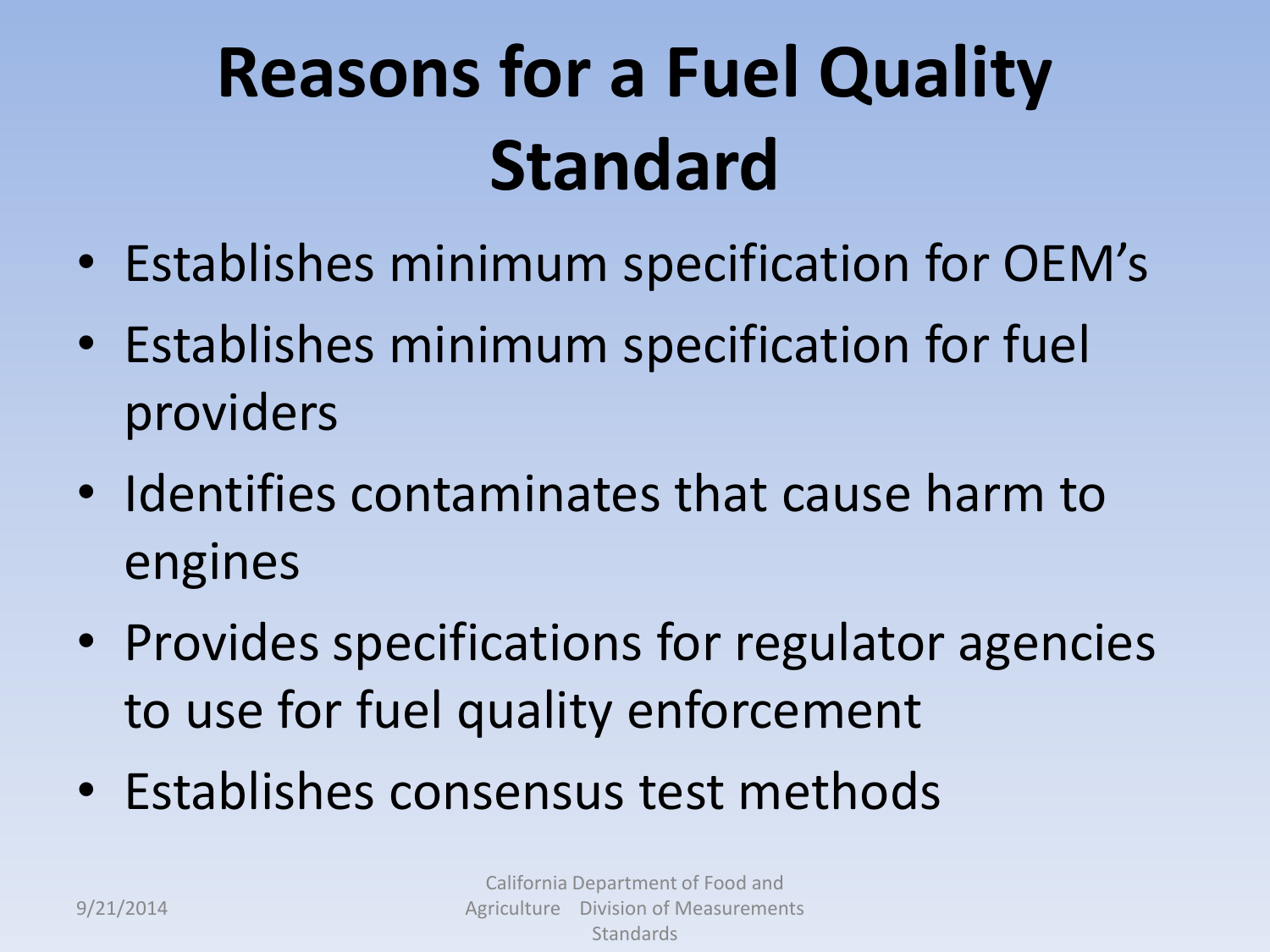## **First Steps**

- Do we need a ammonia fuel standard?
	- Yes A fuel quality standard is a must
- Identify stakeholders
	- OEM's with an interests in NH3 fueled engines
	- Potential NH3 Fuel Providers
	- Regulators including Air Pollution Districts
- Choose an organization to work with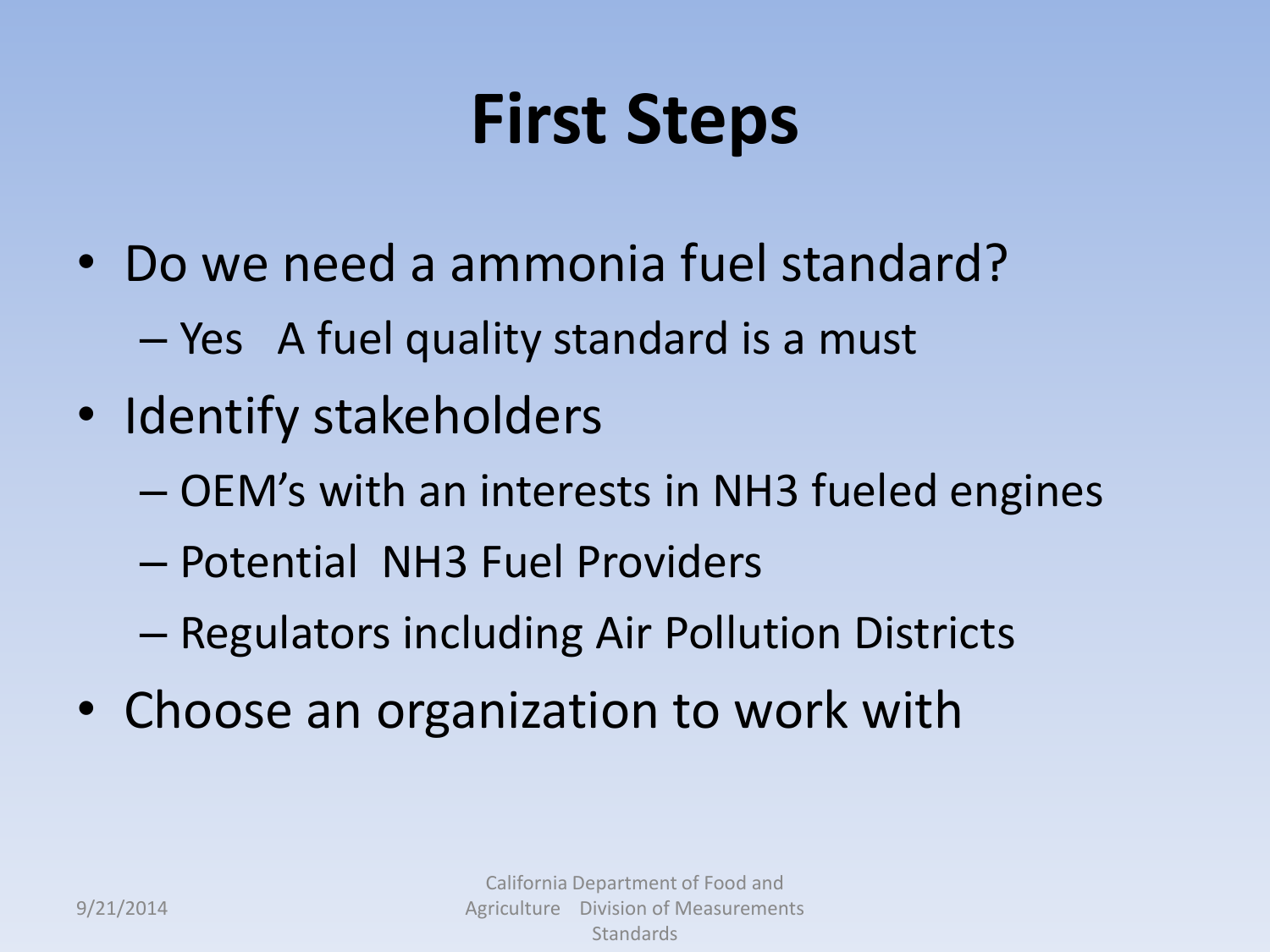## **Ammonia Fuel Quality Standard**

- What are the possible fuel uses
	- Spark ignition or compression ignition engines?
	- Fuel Cells
	- Turbines
	- Boilers
- Specification's can accommodate different grades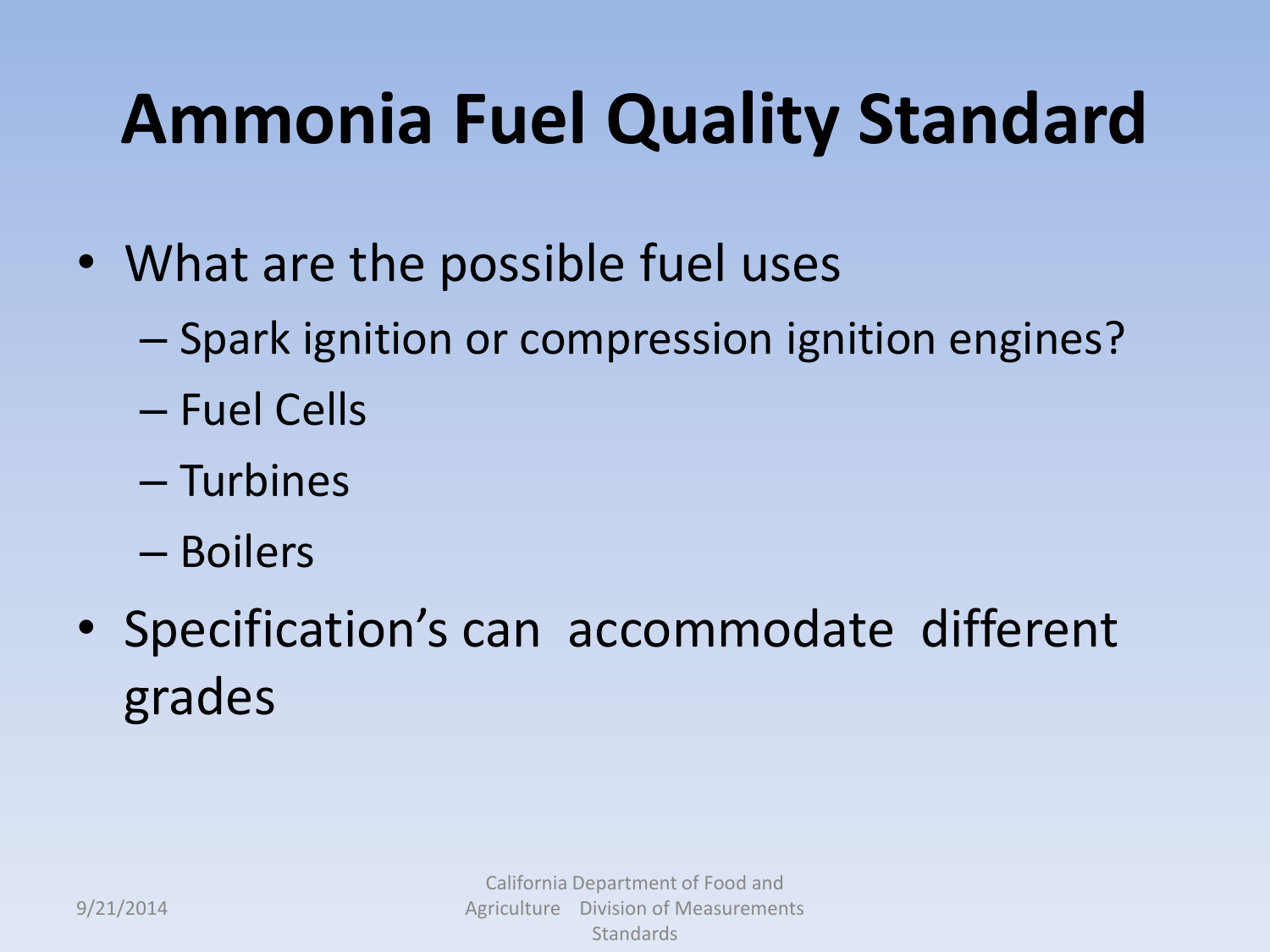## **Current Specification**

- Agricultural Grade
	- limit on water
- Industrial or Commercial Grade
	- Limits on water and oil
- Refrigerant Grade R717
	- Limits on water, oil and gases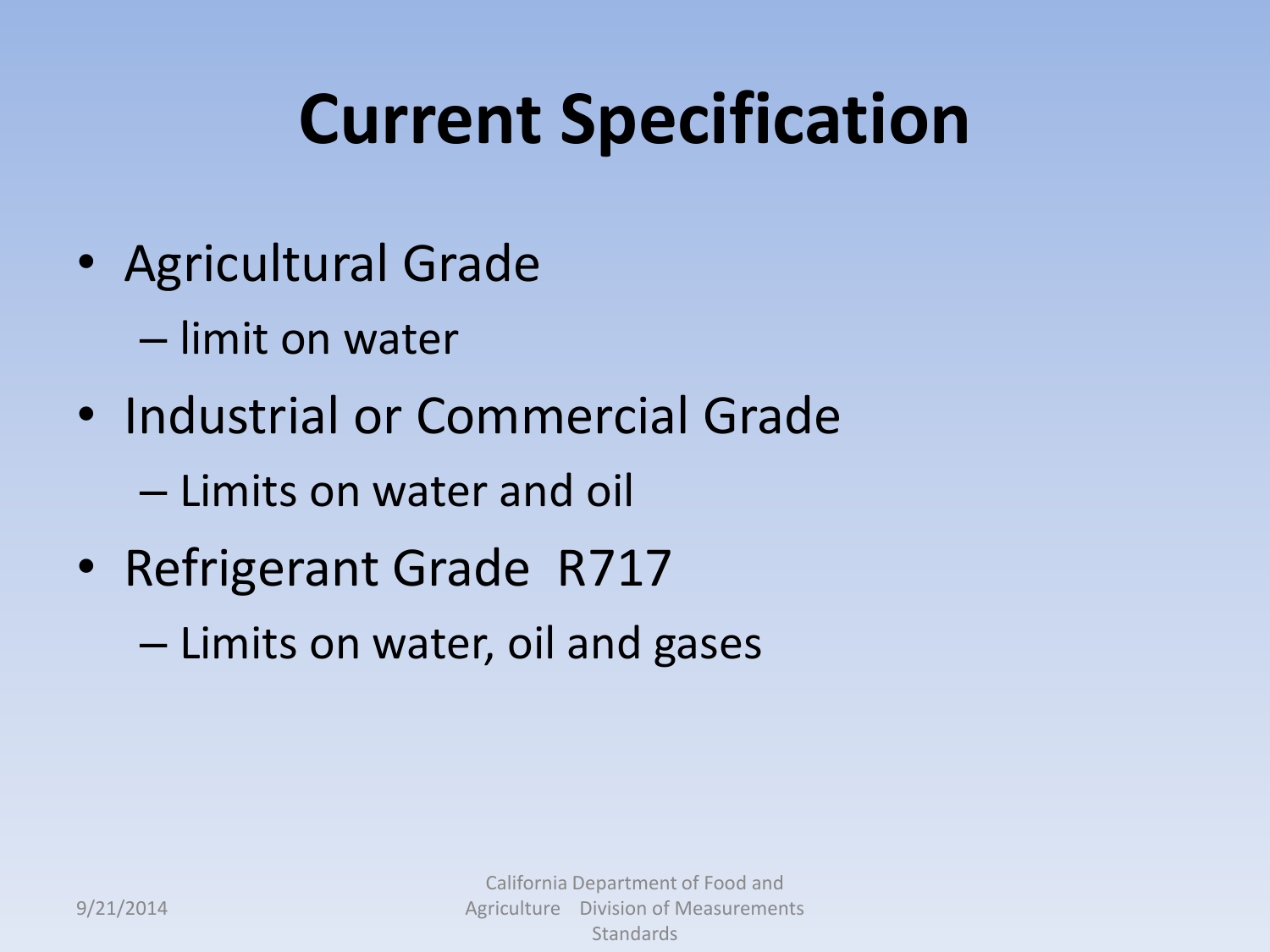## **Ammonia Grades**

| <b>Chemical Analysis</b>                                      |                |                |                           |  |
|---------------------------------------------------------------|----------------|----------------|---------------------------|--|
| Grade                                                         | Agricultural   | Commercial     | R717                      |  |
| Ammonia wt %                                                  | 99.5 to 99.8   | 99.5 to 99.8   | >99.98                    |  |
| Water wt%                                                     | < 0.5          | < 0.5          | < 0.00025                 |  |
| Oil ppm                                                       | Not controlled | < 0.5          | 0.003                     |  |
| H <sub>2</sub> , N <sub>2</sub> , O <sub>2</sub> ,<br>Methane | Not controlled | Not controlled | <b>Tightly controlled</b> |  |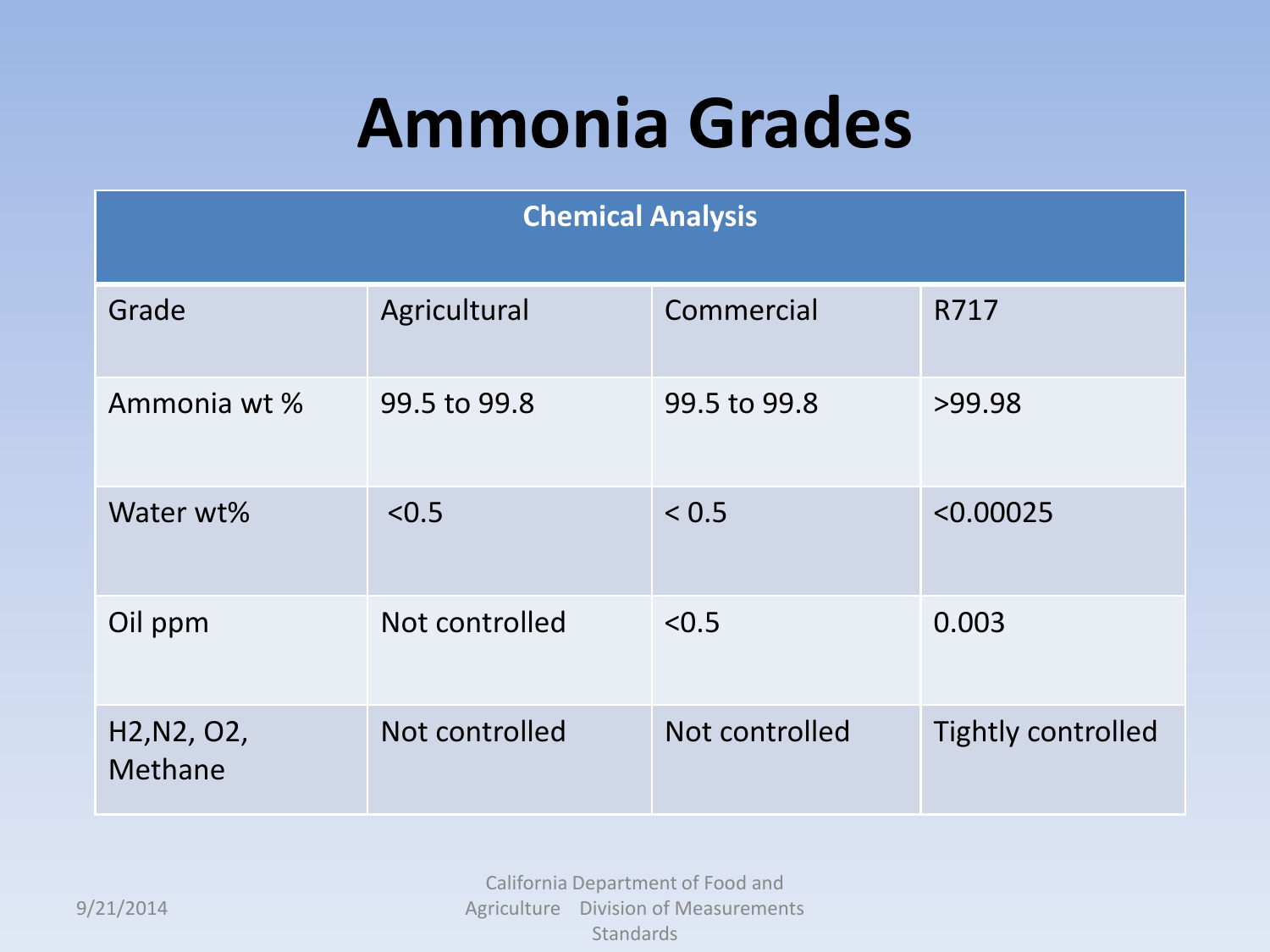## **Refrigerant Grade R 717\***

| <b>Composition</b>                                                  | <b>Units</b> | <b>Value</b> |  |  |
|---------------------------------------------------------------------|--------------|--------------|--|--|
| <b>Ammonia</b>                                                      | $wt.-%$      | min. 99,98   |  |  |
| <b>Water</b>                                                        | $wt.-%$      | max. 0,003   |  |  |
| Oil                                                                 | $wt.-%$      | max. 0,00025 |  |  |
| Impurities in gas phase                                             |              |              |  |  |
| H <sub>2</sub>                                                      | ppm          | 27.5         |  |  |
| N <sub>2</sub>                                                      | ppm          | 11           |  |  |
| <b>Methane</b>                                                      | ppm          | 9            |  |  |
| Ar                                                                  | ppm          | 2.5          |  |  |
| <b>O2</b>                                                           | ppm          | -            |  |  |
| <b>Impurities in liquid phase</b>                                   |              |              |  |  |
| H <sub>2</sub>                                                      | ml/100ml NH3 | 0.9          |  |  |
| N <sub>2</sub>                                                      | ml/100ml NH3 | 0.7          |  |  |
| <b>Methane</b>                                                      | ml/100ml NH3 | 0.2          |  |  |
| <b>O2</b>                                                           | ml/100ml NH3 | 0.0          |  |  |
| *ARI 700-99 Specifications for Fluorocarbons and Other Refrigerants |              |              |  |  |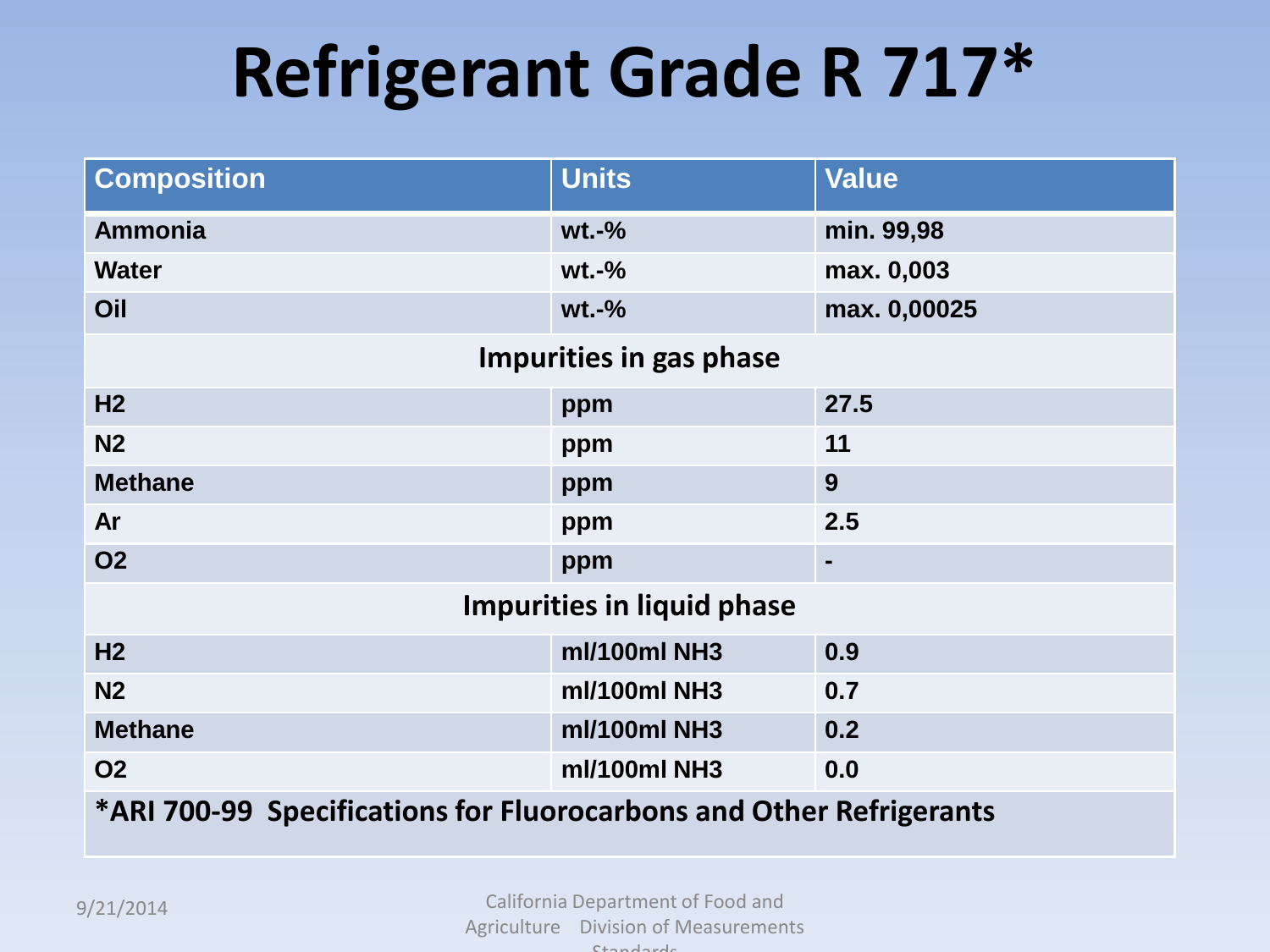# **OEM's Not just for Motor Vehicles**

- Ammonia can be a fuel for:
	- Stationary engines
	- Fuel Cells
	- Specialized agricultural engines
	- Grid energy storage systems
	- Isolated or remote power needs
	- Marine engines
	- Rail locomotion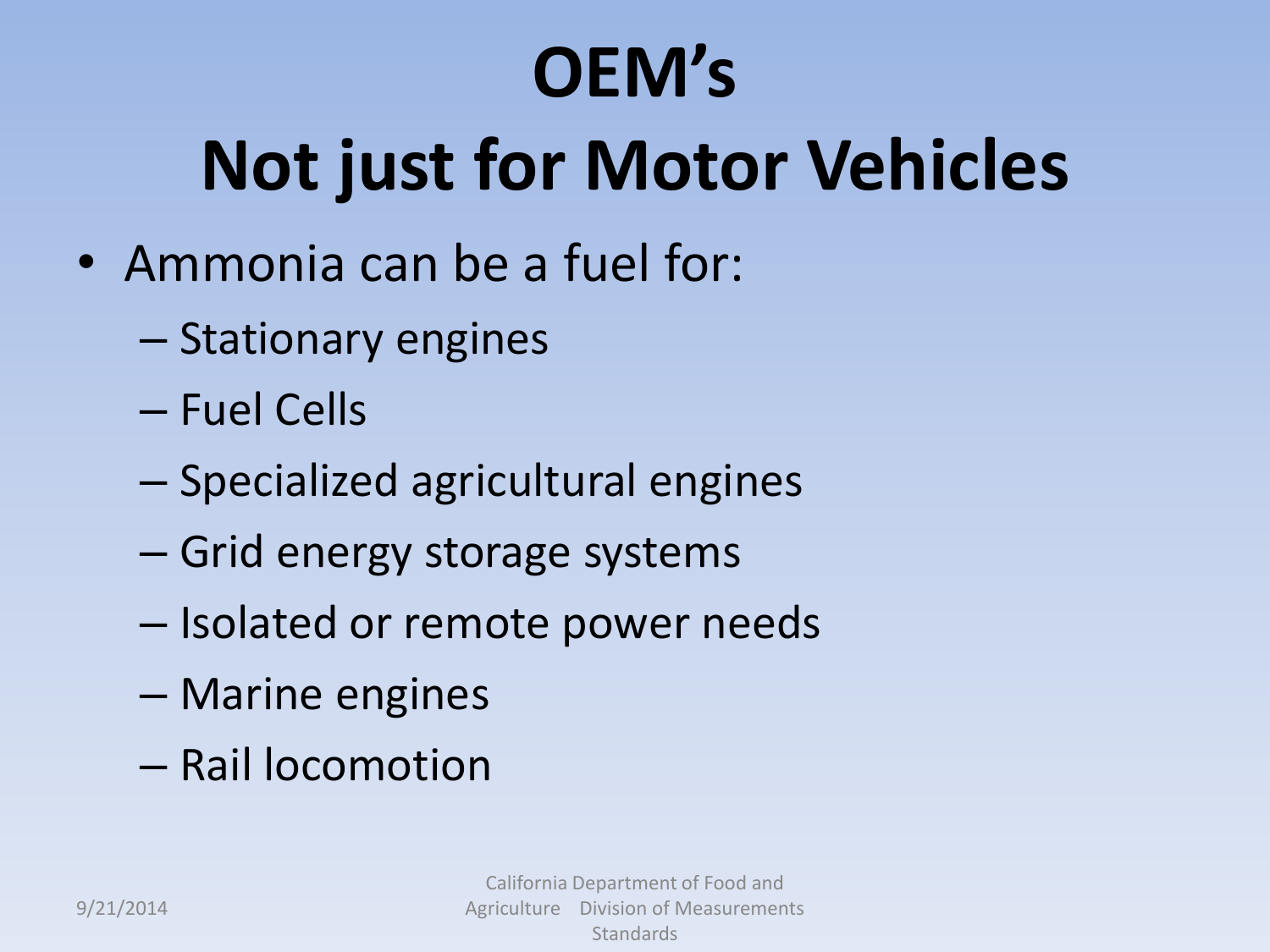## **Ammonia Fuel Providers**

- Agricultural Ammonia Producers
- Chemical Producers
- Stranded Energy
	- Natural Gas and Electricity
- Renewable Energy
	- Wind
	- Solar
	- Waste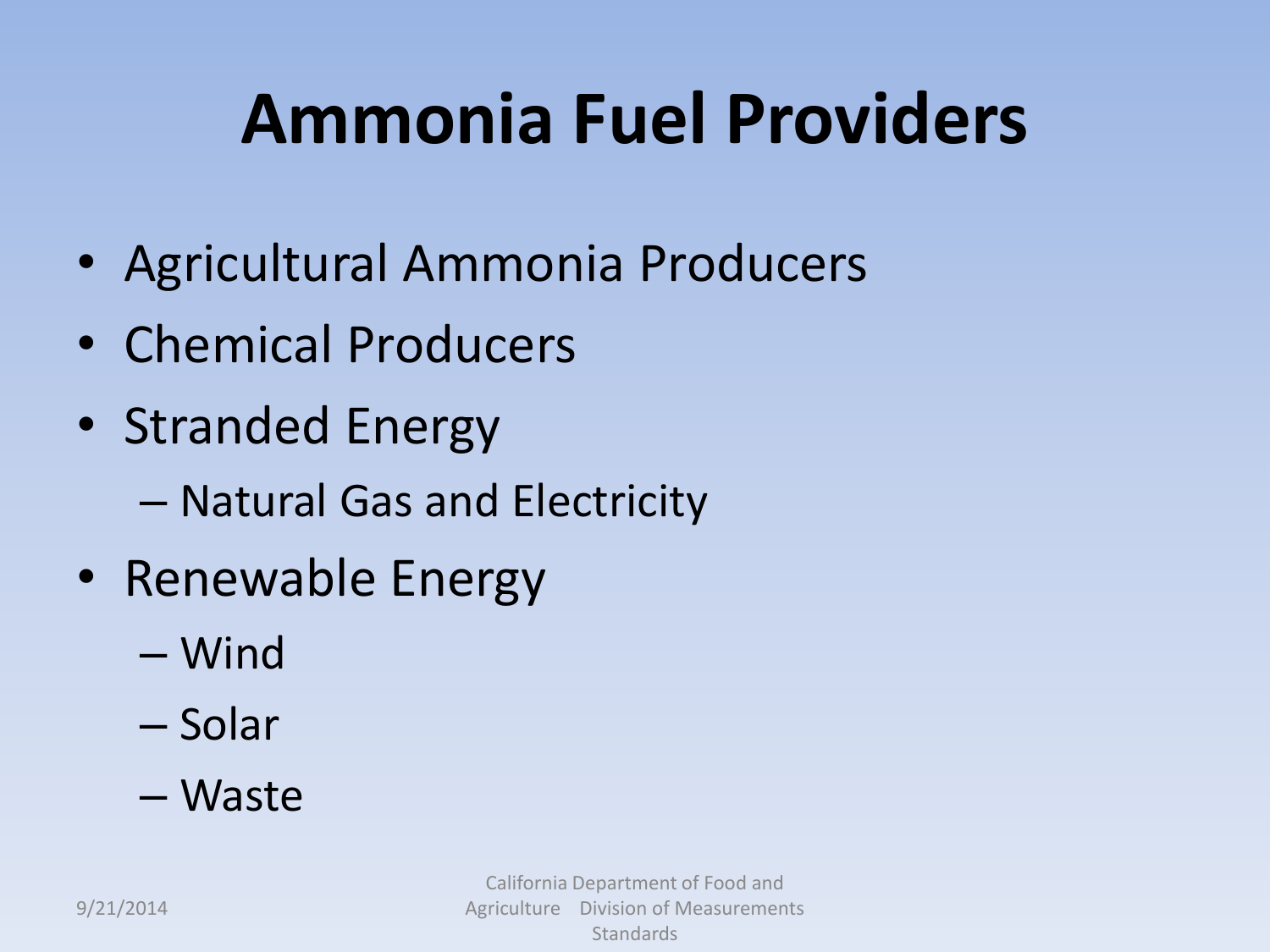### **Regulators Protect**

- The Public
- Consumers
- Distributors
- Producers
- OEM's
- Environment



#### Grrrrrrrrrrrr

California Department of Food and Agriculture Division of Measurements Standards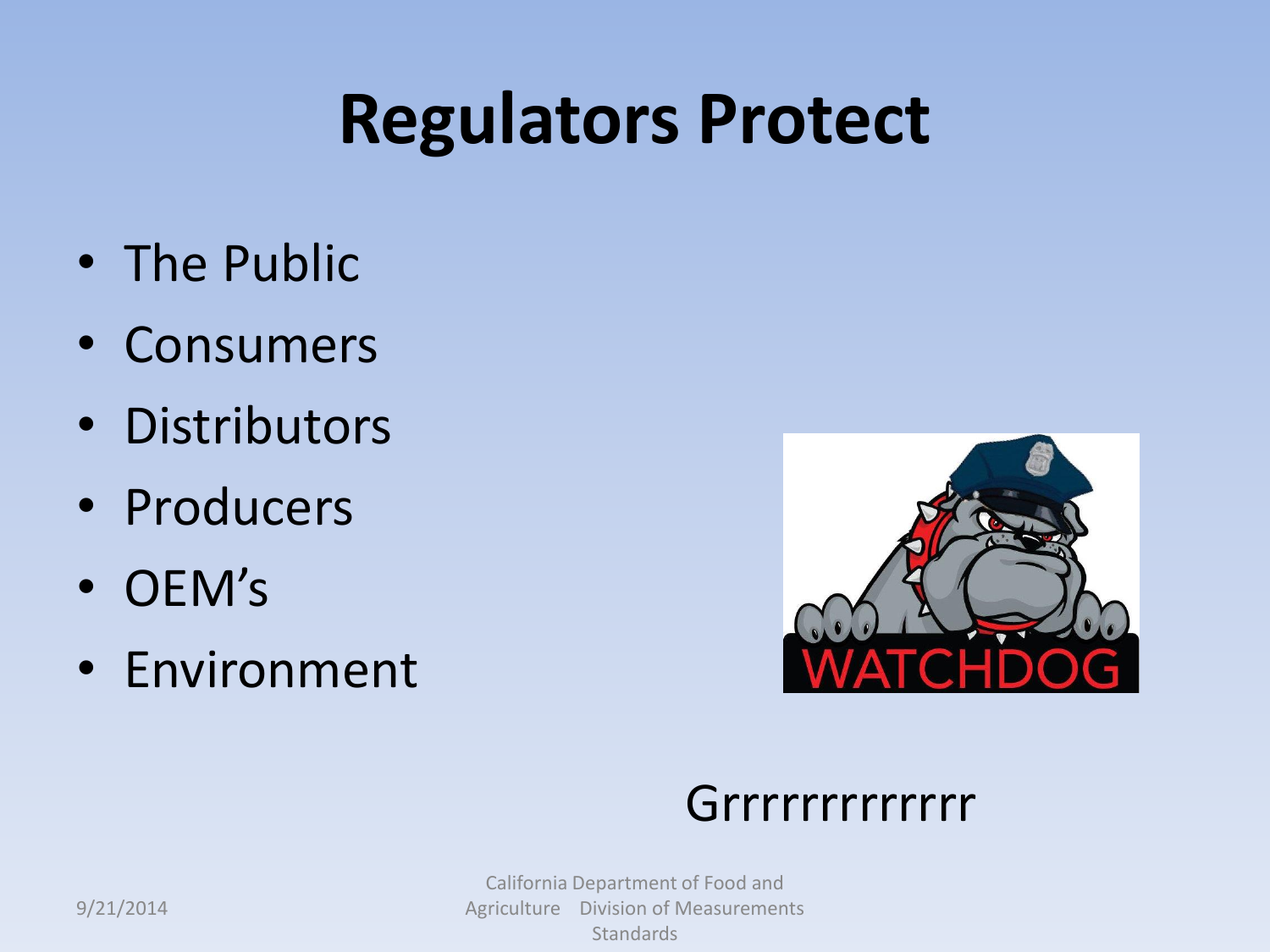# **Consensus Organizations with Fuel Standards**

- ASTM International supports participation of a wide range of producers, users, and general interest. Voting is open to all members.
- SAE International is an engineering focused organization. Voting is open to all members.
- ISO supports participation by a wide range of producers, users, and general interest. Voting is open only to member countries.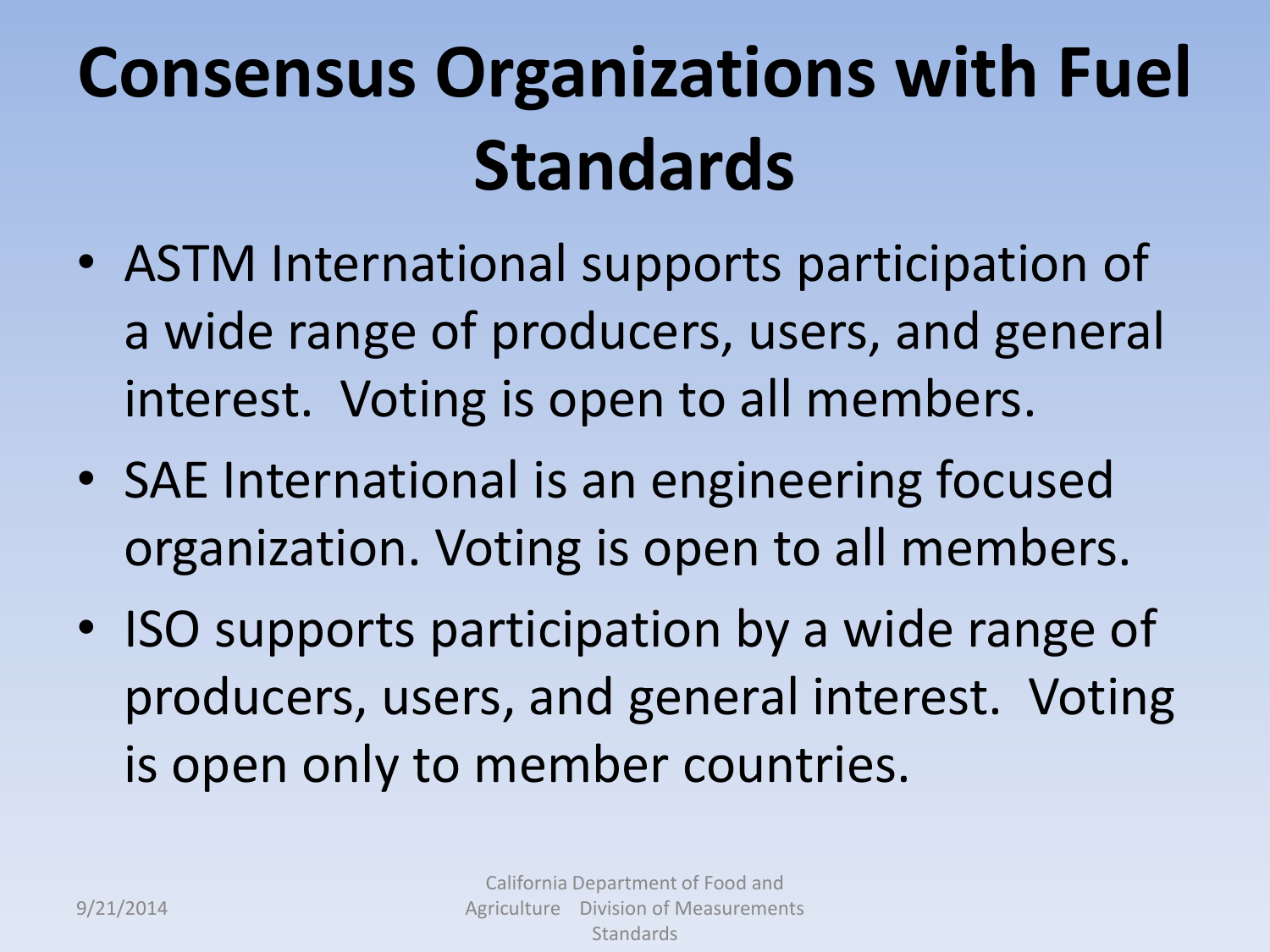# **Recommend ASTM Committee D03 on Gaseous Fuels**

**Scope :** ASTM Committee D03 on Gaseous Fuels is committed to the promotion of knowledge and the development of terminology definitions, specifications, classifications, recommended practices, and methods of sampling, analysis and testing relating to gases used as commercial fuels including but not limited to natural gas, reformulated natural gas, hydrogen, fuel cell gases and other miscellaneous gaseous fuels.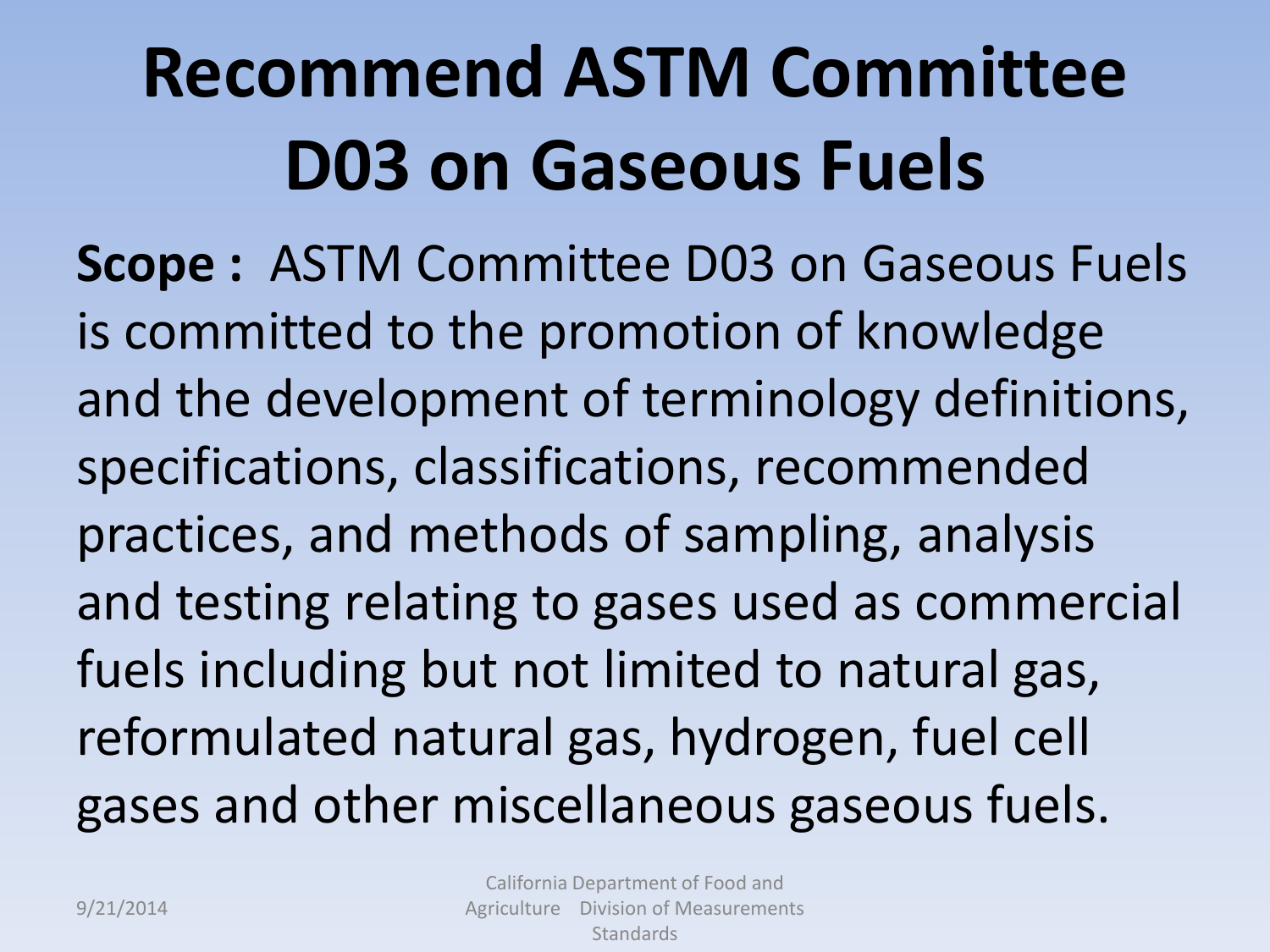### **Committee D03 Contacts**

ASTM Staff Manager: [Brian Milewski](mailto:bmilewski@astm.org) 610-832-9619 E-Mail: [bmilewski@astm.org](mailto:bmilewski@astm.org)

Chairman: Raul Dominguez 909-396-2225 E-Mail: [RDominguez@aqmd.gov](mailto:RDominguez@aqmd.gov)

Vice-chairman: Daniel Bartel 847-2640408 E-Mail: [Daniel.Bartel@airgas.com](mailto:Daniel.Bartel@airgas.com)

> California Department of Food and Agriculture Division of Measurements **Standards**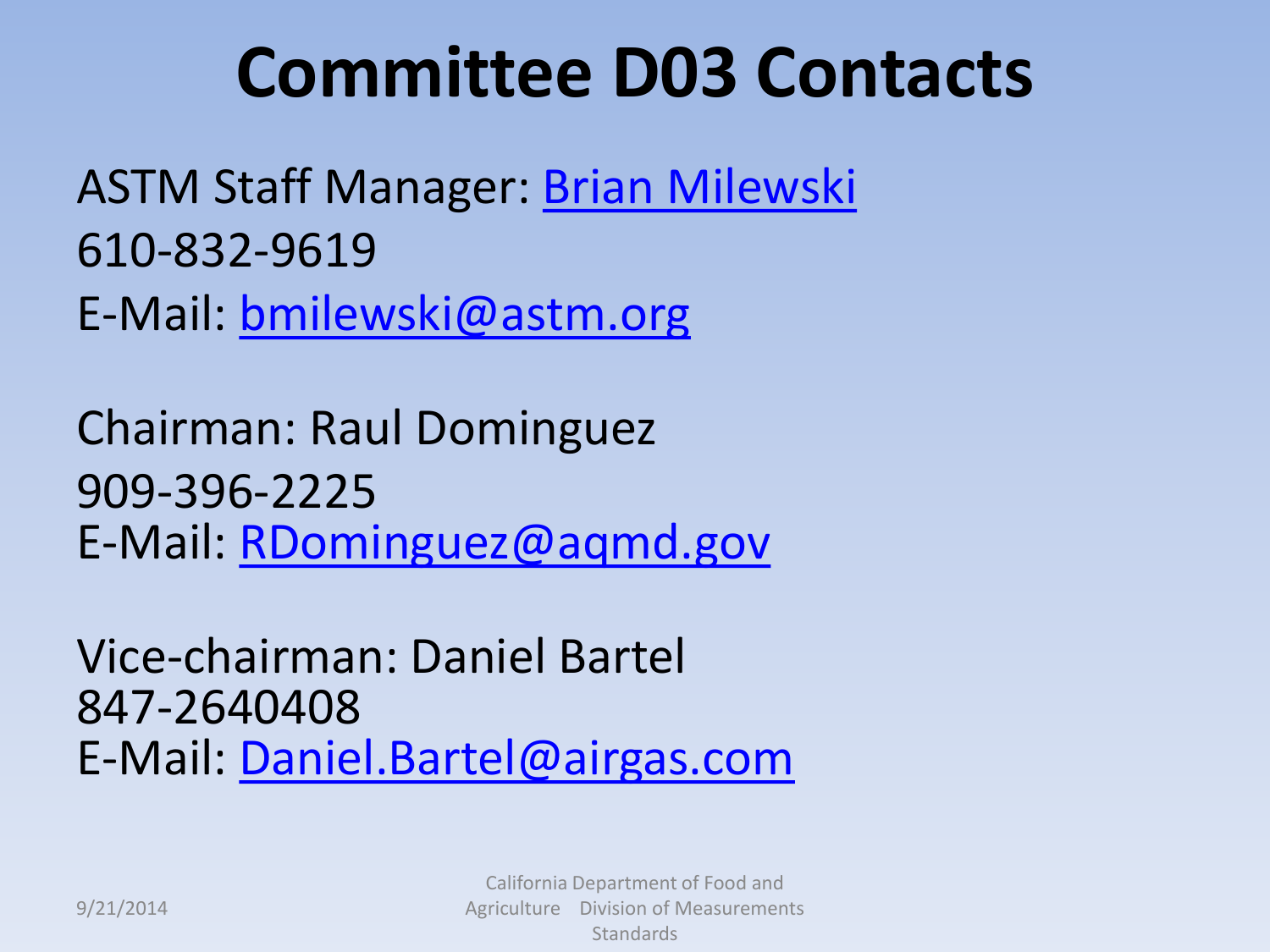# **New Standard Activity ASTM Committees**

- Determine if new standard is needed
- Identify key stakeholders
- Identify Committee and Subcommittee
- Have participants join the Committee
- Register a Work Item
- Prepare the standard
- Ballot the standard
- Standard approved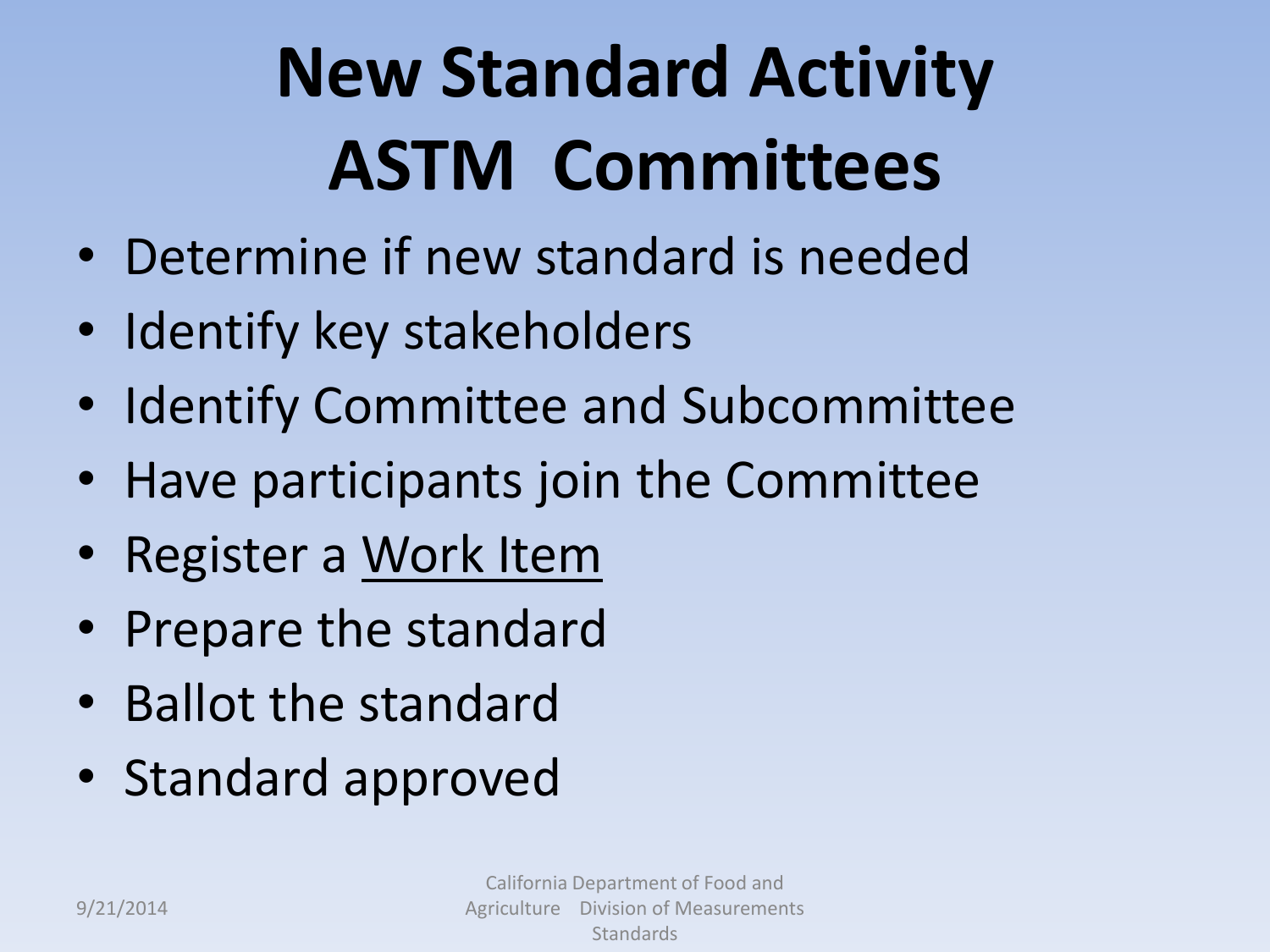## **Establish Scope of the Standard**

- Fuel Standards for different types of uses
	- Internal combustions engines
		- Ammonia as a stand alone fuel
		- Mixed fuel vehicle
	- Gas Turbines
	- Fuel Cells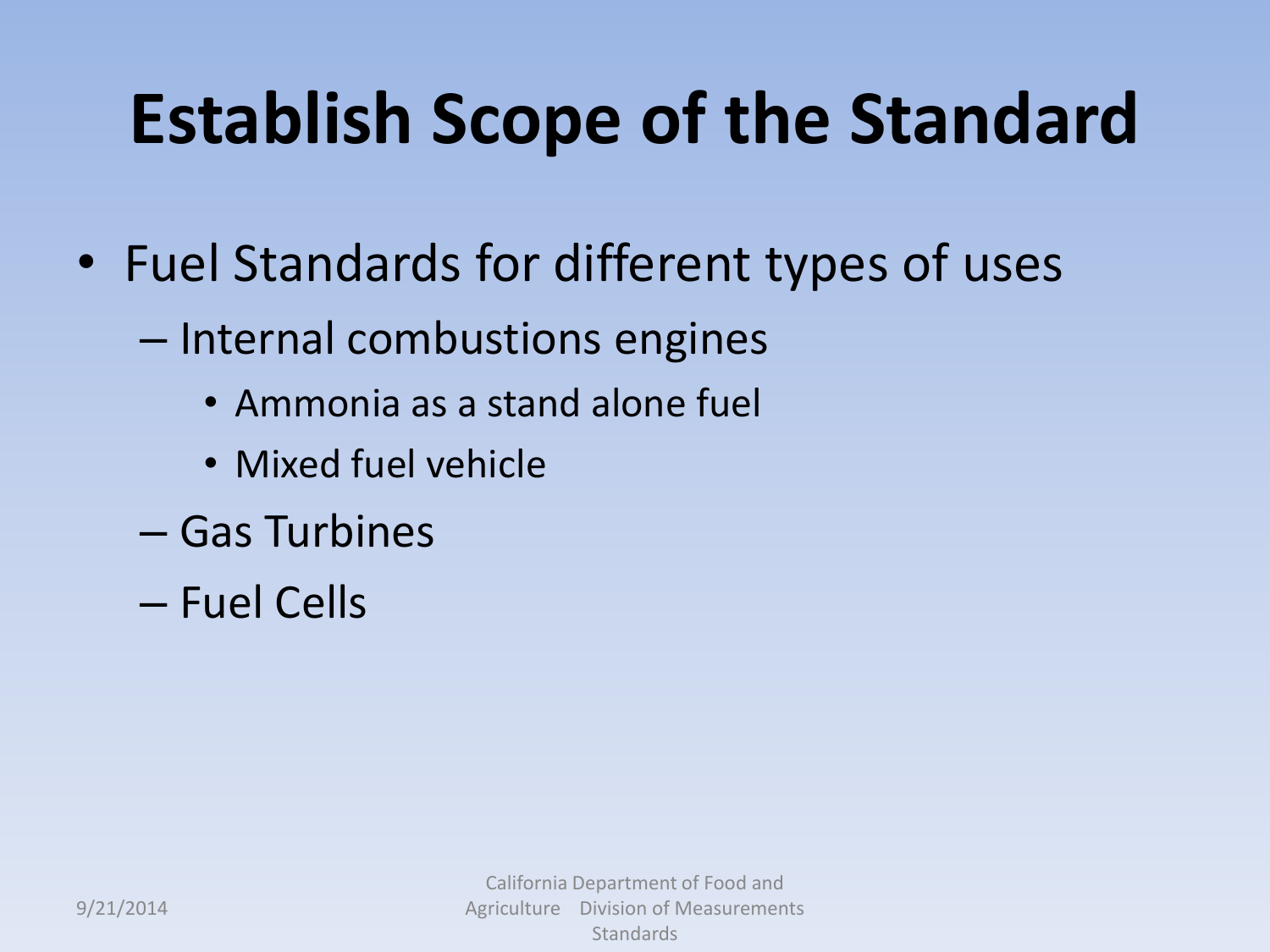## **Establish Specification Parameters**

- Need for different grades?
- Minimum constituent levels  $-$  % NH3
- Maximum contaminate levels
- Establish Test Methods
	- Adopted current test methods
	- Indentify needed test methods
	- Interface with test method sub-committees
- Safety and handling information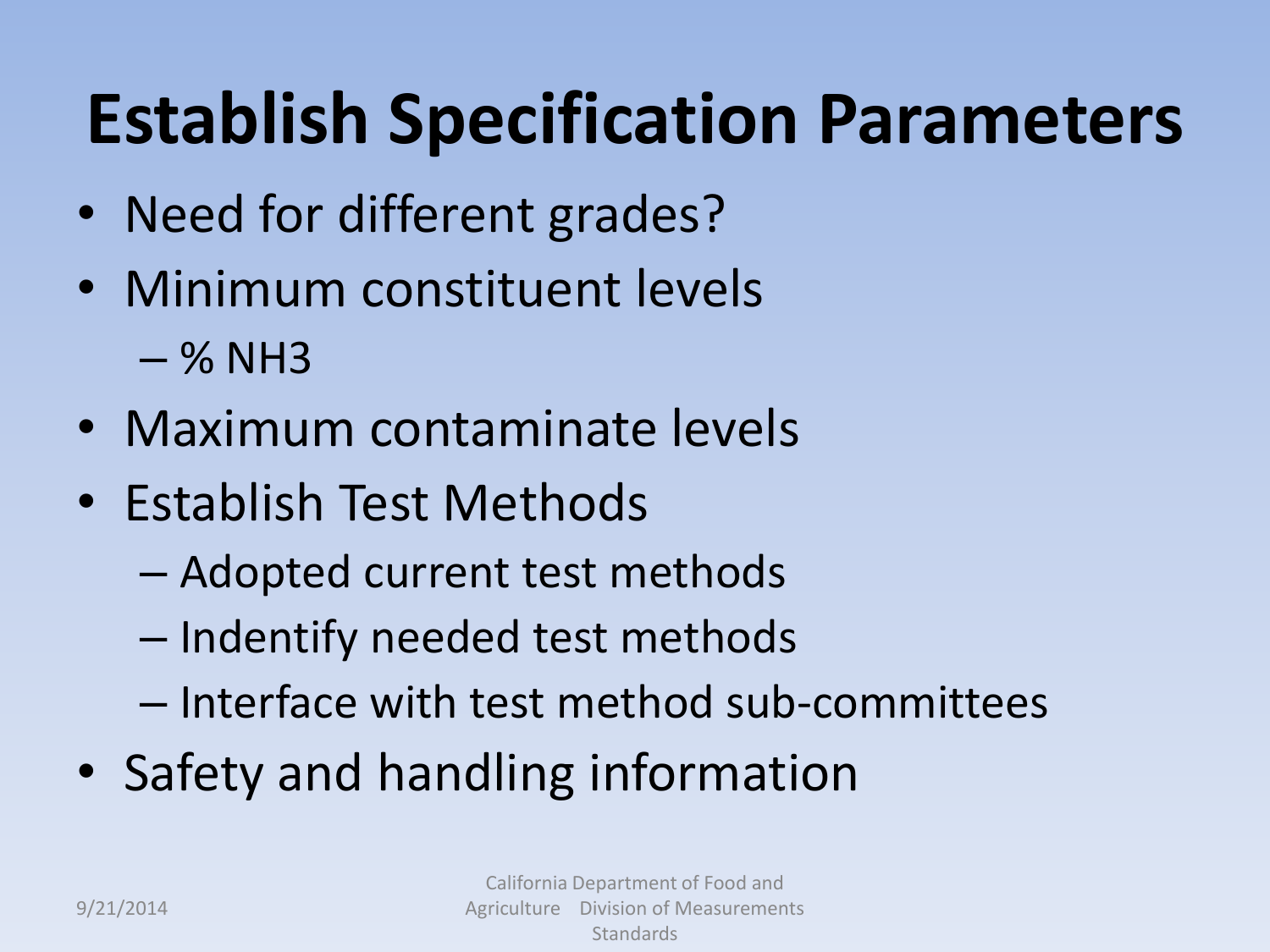## **What does "Work Item" mean**

- ASTM establishes Work Item number
- A working group is established to develop the specifications
	- Consist of interested parties
	- Try to indentify all stakeholder concerns
	- Develop specifications
	- Prepare Ballots
- Submit ballot to sub-committee for vote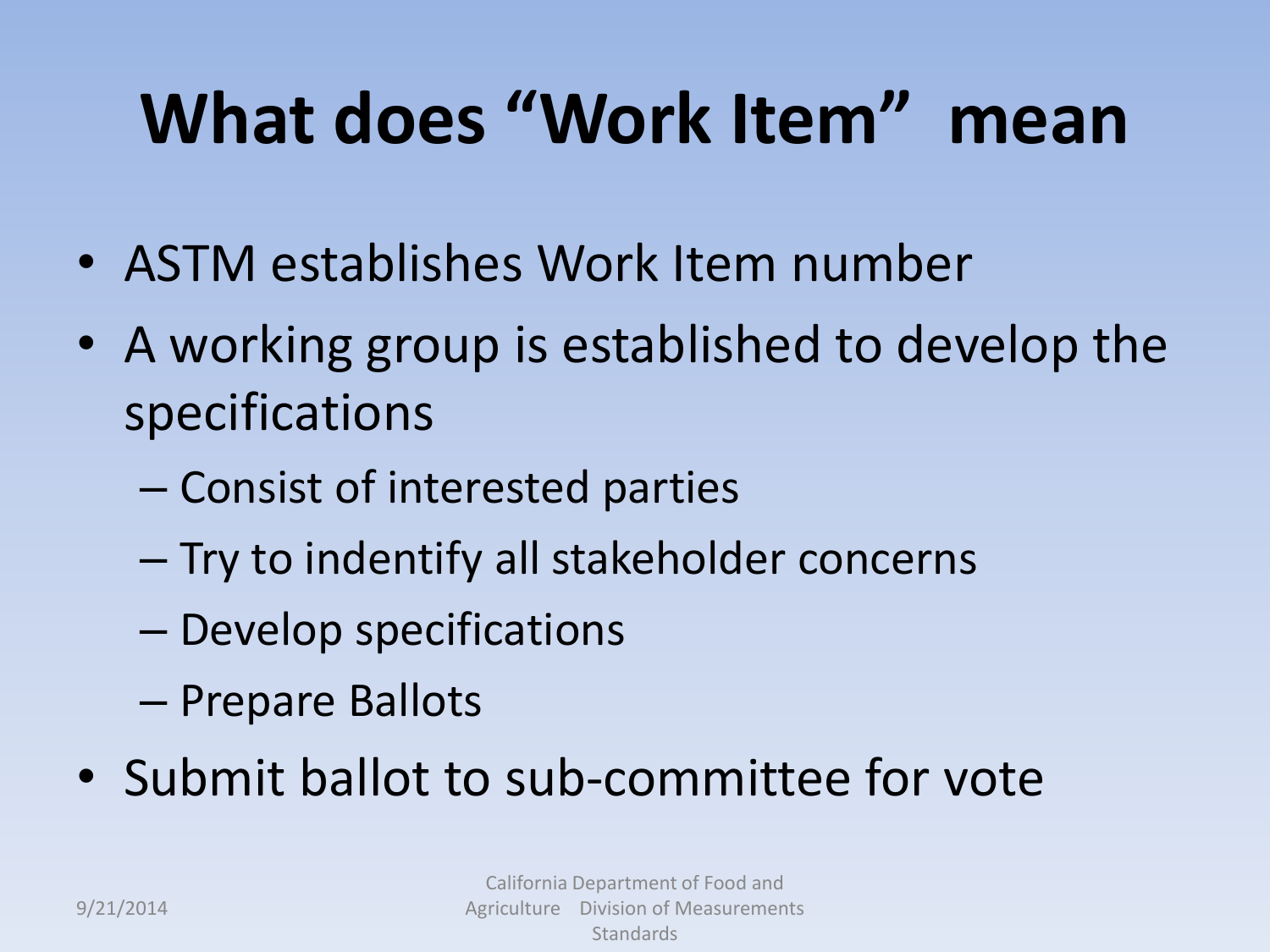### **What does a ASTM vote mean**

- Members vote affirmative negative or abstain.
- Comments are required from negative voters
- All negatives and comments must be addressed
- Negative normally mean the ballots are withdrawn, rewritten and balloted as new ballots
- Negatives can be found non-persuasive by a majority vote of official voting members
- Ballot is sent to the main committee for vote
- Passed ballot receive an editorial review
- Ballot becomes part of a new standard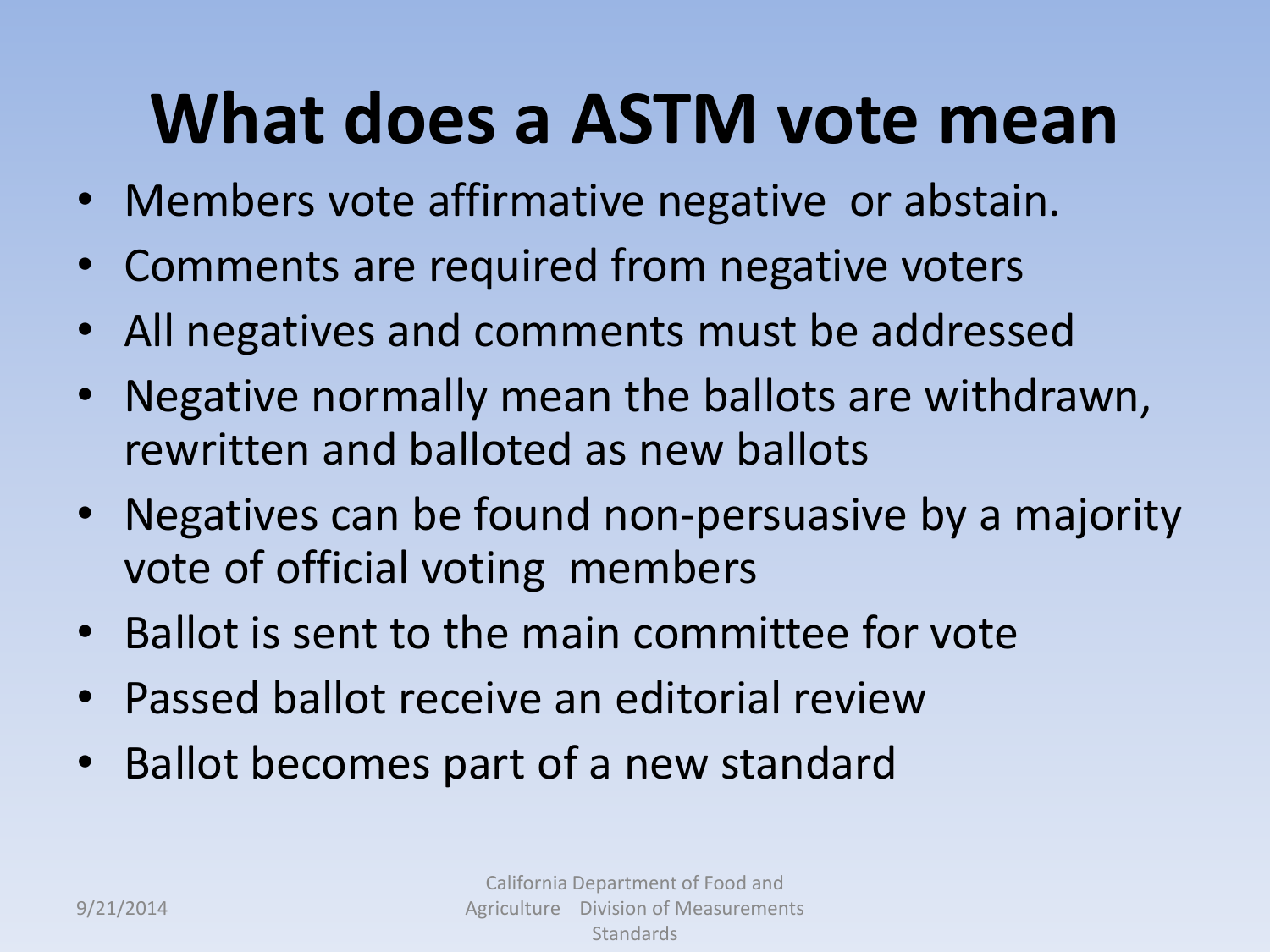### **Lots of Committee work**



California Department of Food and Agriculture Division of Measurements Standards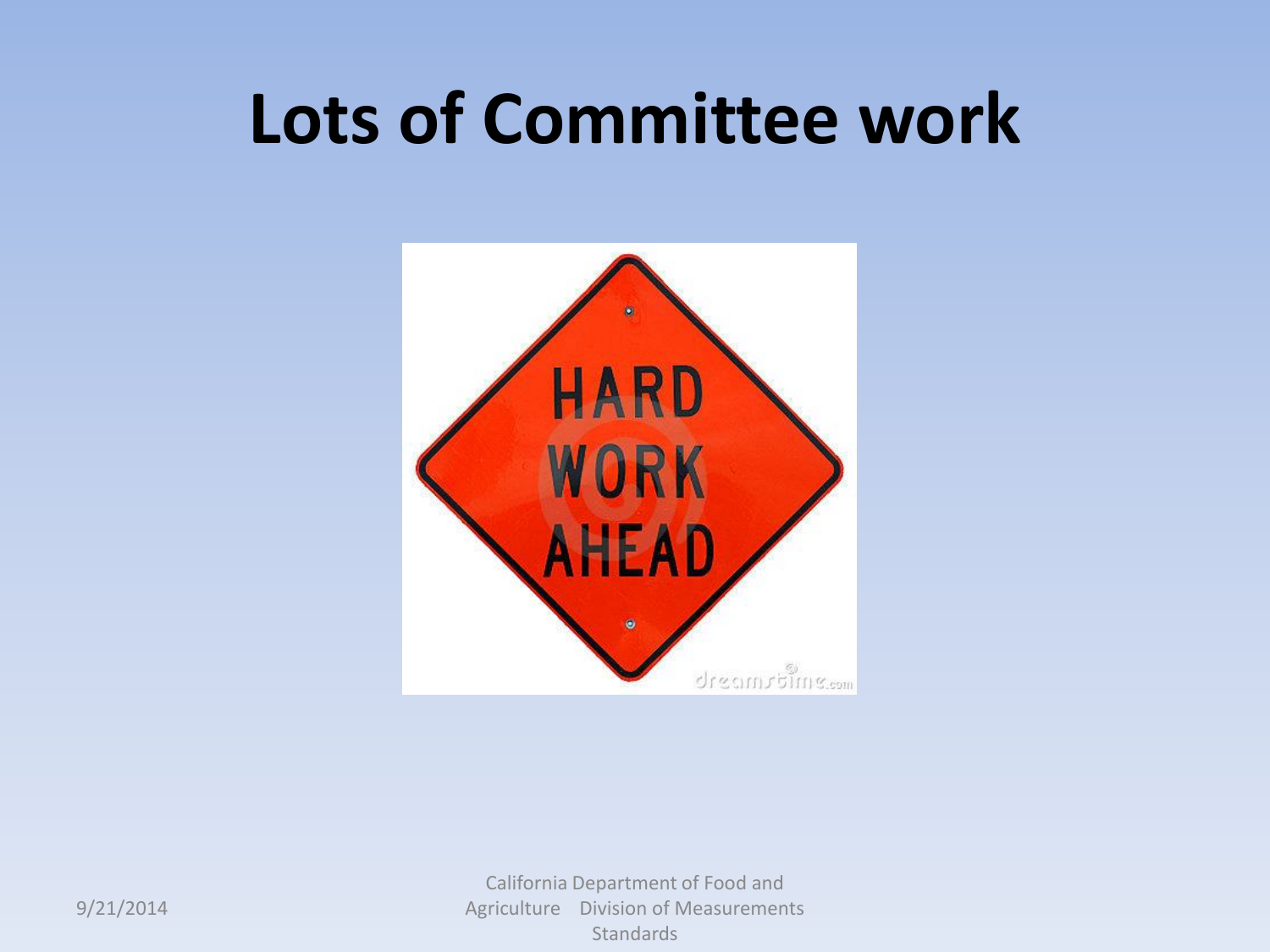

#### Designation Dwxyz-16 Standard Specification for Ammonia for Fuel Purposes

California Department of Food and Agriculture Division of Measurements **Standards**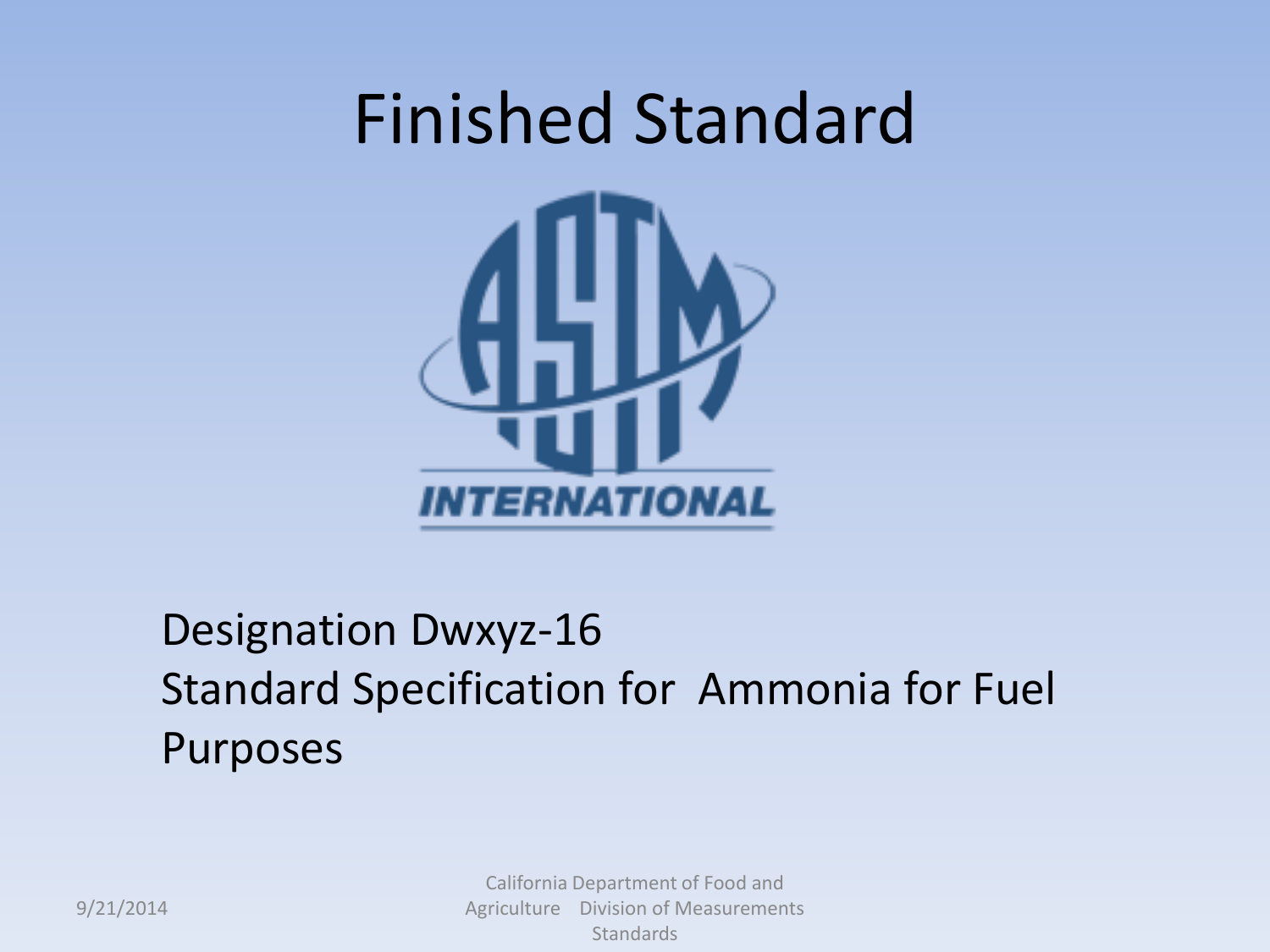## **What Else Does a New Fuel Need?**

- Emission profiles studies
- Carbon intensity calculations
- Energy Security benefits
- Fuels impact on public resources, human health and the environment.
- Labeling Requirements & Method of Sale
- Dispenser Type Approvals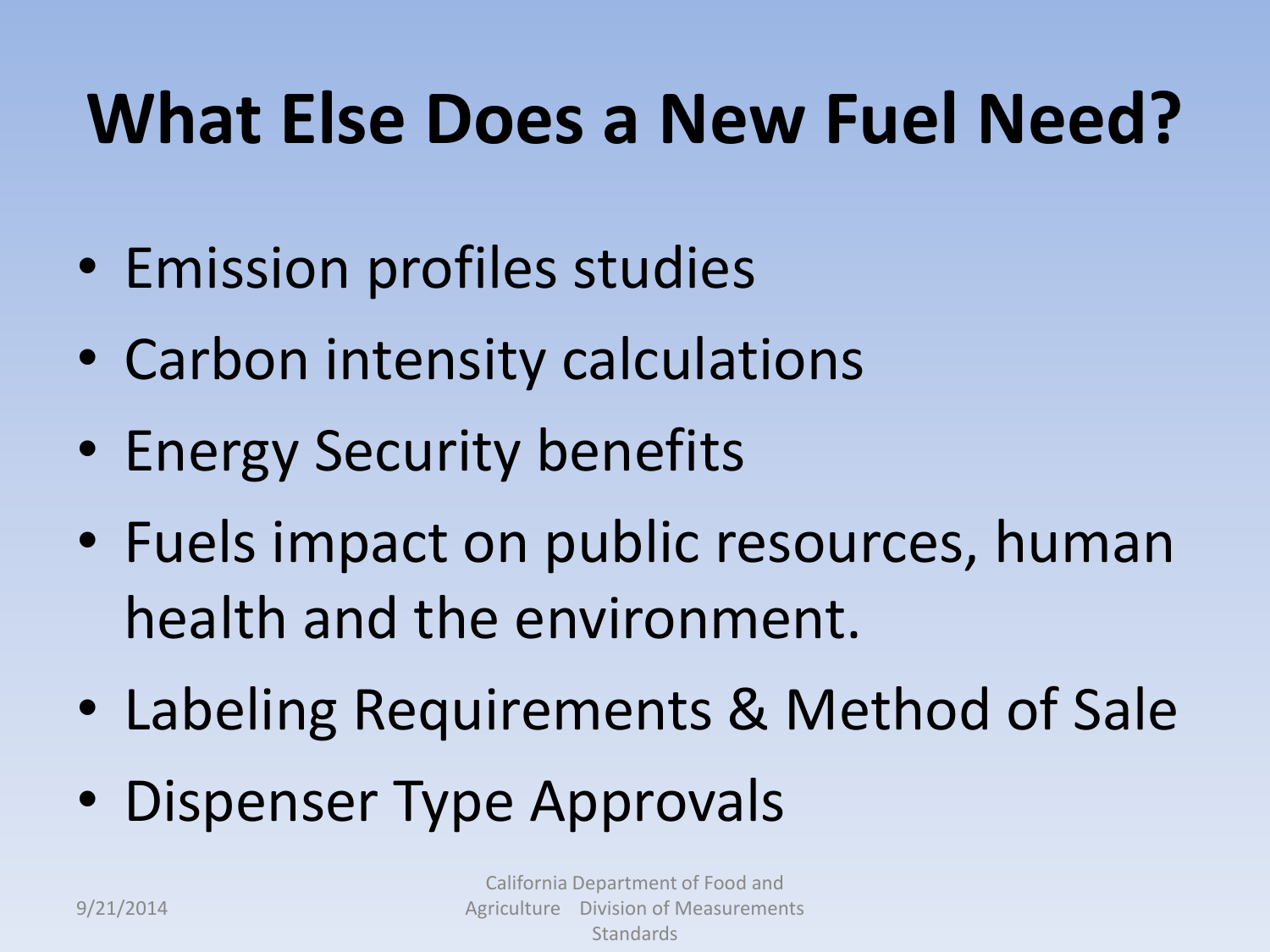## **How Can California Department of Food and Agriculture, Div of Measurements and Standards help?**

Work with Ammonia champions to develop an ASTM fuel specification.

Keep Ammonia as a fuel on the agenda as a potential alternative fuel in California agencies

Provide a Development Fuel Variance for fuel use in California to promote the development of an ammonia fuel standard.